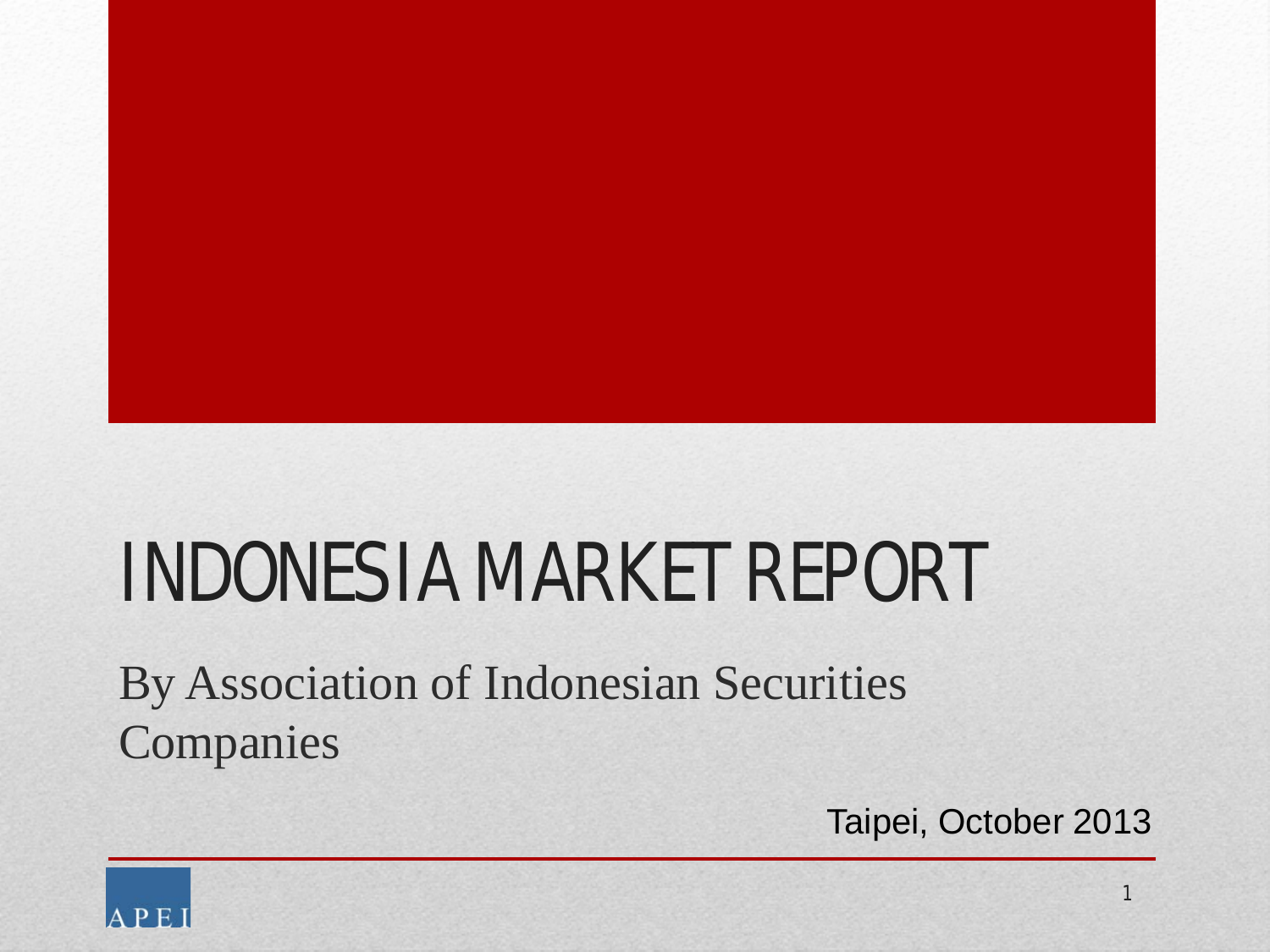- **Economic Performance**
- **Capital Market Performance**
- **Regulatory Developments**
- **Prospect for Indonesia Securities Industry & Challenges**



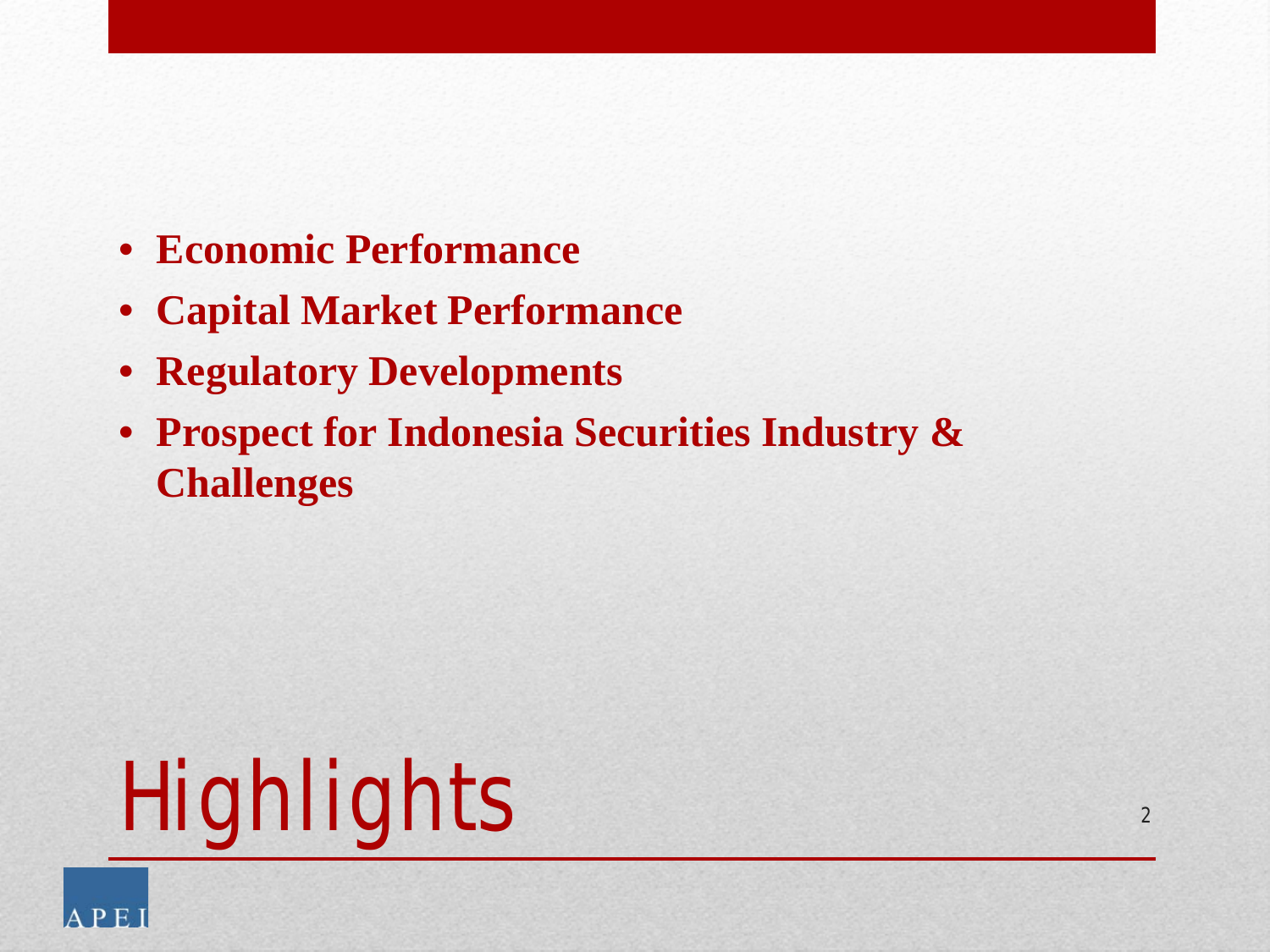| Global credits have got off strong start since early 2012 buoyed by the<br>news of a deal in the US Congress to avoid the fiscal cliff supported by | <b>IMF World</b>               |               | <b>GDP (%)</b>   |      |  |  |
|-----------------------------------------------------------------------------------------------------------------------------------------------------|--------------------------------|---------------|------------------|------|--|--|
| manufacturing data from some Asian countries.                                                                                                       | <b>Economic</b>                | <b>Actual</b> | <b>Projected</b> |      |  |  |
| Global investors are keen to increase their exposure to the world's fastest<br>growing economies, especially in the emerging Asia                   | <b>Outlook</b>                 | 2012          | 2013             | 2014 |  |  |
|                                                                                                                                                     | Asia                           | 6.5           | 6.9              | 7.0  |  |  |
| Indonesia economy slowed for the 4th consecutive quarter to 5.81% yoy<br>in $2Q-2013$ down from $6.02\%$ yoy recorded in the $1Q-2013$ as           | Japan                          | 1.9           | 2.0              | 1.2  |  |  |
| government spending is not enough to offset the slowing private sector<br>consumption and investment.                                               | China                          | 7.8           | 7.8              | 7.7  |  |  |
|                                                                                                                                                     | India                          | 3.2           | 5.6              | 6.3  |  |  |
| The growth rate is mainly driven by 11.5% expansion in transport and<br>communication sector, 8.07% in financial and real estate, 6.88% in          | <b>ASEAN-5</b>                 | 6.1           | 5.6              | 5.7  |  |  |
| construction, 6.6% in electricity, gas and water and 6.5% in trade, hotel<br>and restaurants and 5.9% in manufacturing.                             | <b>United</b><br><b>States</b> | 2.2           | 1.7              | 2.7  |  |  |
| Foreign reserve decreased to \$98 billion by June 2013 from \$112.8 billion<br>at the end of 2012.                                                  | Euro Area                      | $-0.6$        | $-0.6$           | 0.9  |  |  |
| The exchange rate of IDR against USD keeps depreciating from IDR8,991                                                                               | <b>Russia</b>                  | 3.4           | 2.5              | 3.3  |  |  |
| (2010) to IDR8,768 (2011), IDR9,638 (2012) and further down to<br>IDR9,929 by June 2013 and IDR 11,461 by end of September 2013                     | Latin<br>America               | 3.0           | 3.0              | 3.4  |  |  |
| The Central Bank increased BI rate to 7.25% in September 2013 after                                                                                 |                                |               |                  |      |  |  |

- Global investors are keen to increase their exposure to the world's fastest growing economies, especially in the emerging Asia
- Indonesia economy slowed for the 4th consecutive quarter to 5.81% yoy in 2Q-2013 down from 6.02% yoy recorded in the 1Q-2013 as government spending is not enough to offset the slowing private sector consu
- The growth rate is mainly driven by 11.5% expansion in transport and communication sector, 8.07% in financial and real estate, 6.88% in construction, 6.6% in electricity, gas and water and 6.5% in trade, hotel and restaurants and 5.9% in manufacturing.
- Foreign reserve decreased to \$98 billion by June 2013 from \$112.8 billion at the
- The exchange rate of IDR against USD keeps depreciating from IDR8,991 (2010) to IDR8,768 (2011), IDR9,638 (2012) and further down to IDR9,929 by June 2013 and IDR 11,461 by end of September 2013
- The Central Bank increased BI rate to 7.25% in September 2013 after having raised it by 50bps in August. The central bank attempts to stabilize the currency, control the inflation rate and the current account.

Source IMF World Economic Outlook, July 2013

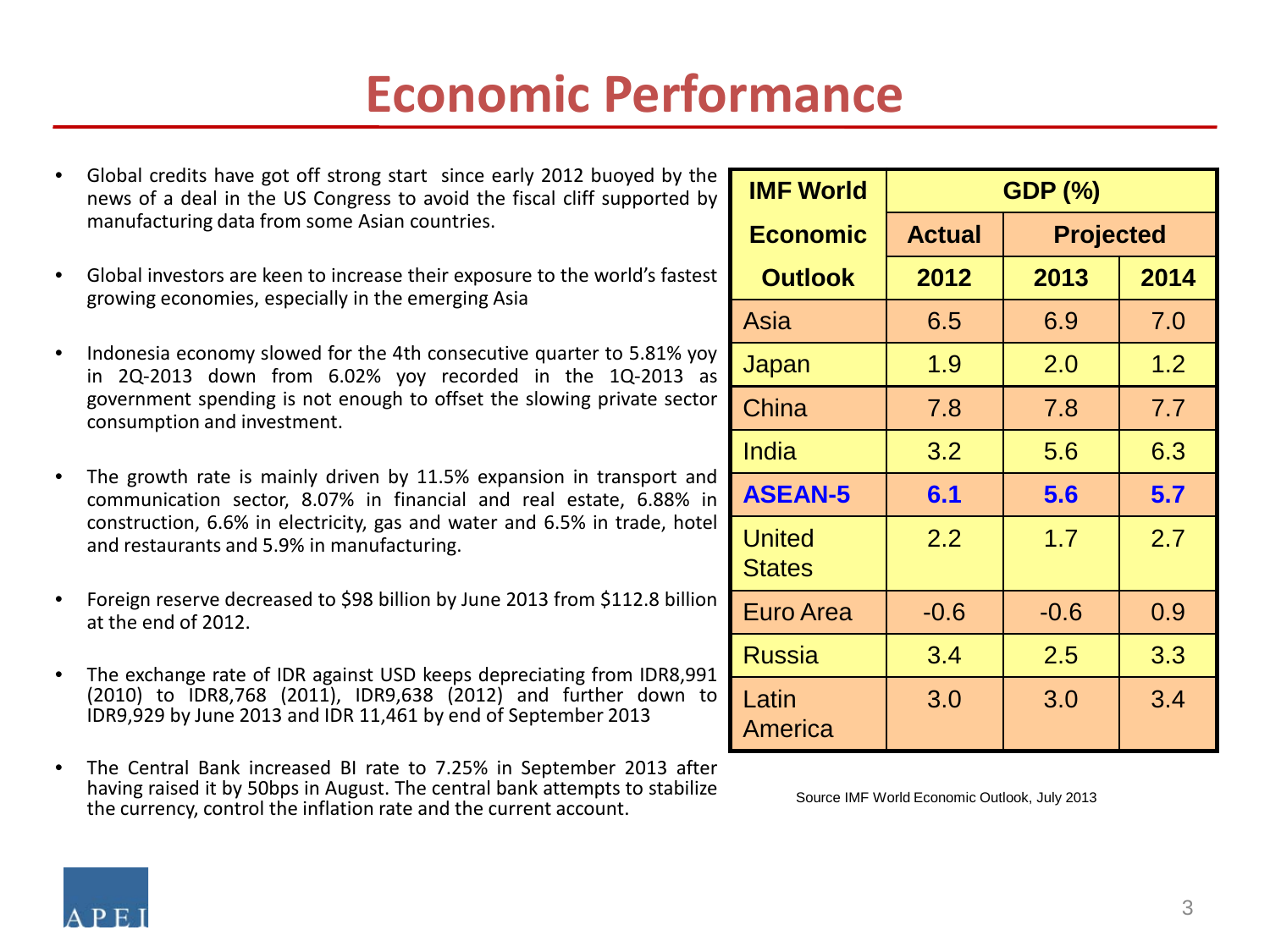| <b>Indicator</b>                             | 2008    | 2009    | 2010    | 2011    | 2012    | <b>Jun-2013</b> |
|----------------------------------------------|---------|---------|---------|---------|---------|-----------------|
| Population (million)                         | 229.0   | 231.8   | 237.6   | 241.1   | 244.7   | 246.5           |
| <b>GDP Growth Rate</b><br>$(\%$ y-o-y)       | 6.0     | 4.5     | 6.1     | 6.5     | 6.2     | 5.8             |
| Export (USD million)                         | 139,606 | 119,646 | 158,074 | 200,788 | 188,496 | 90,901          |
| Import (USD million)                         | 116,690 | 88,714  | 127,447 | 166,005 | 179,878 | 89,901          |
| Surplus (USD million)                        | 22,916  | 30,932  | 30,627  | 34,783  | 8,618   | 1,000           |
| <b>Exchange Rate-end</b><br>period (IDR/USD) | 10,950  | 9,425   | 8,991   | 8,768   | 9,638   | 9,929           |
| Foreign Exchange<br>Reserve (USD million)    | 51,639  | 66,105  | 96,207  | 122,671 | 112,781 | 98,095          |
| <b>Unemployment Rate</b><br>(%)              | 8.39    | 7.87    | 7.14    | 6.9     | 6.8     | 6.6             |

Source: BI, BPS

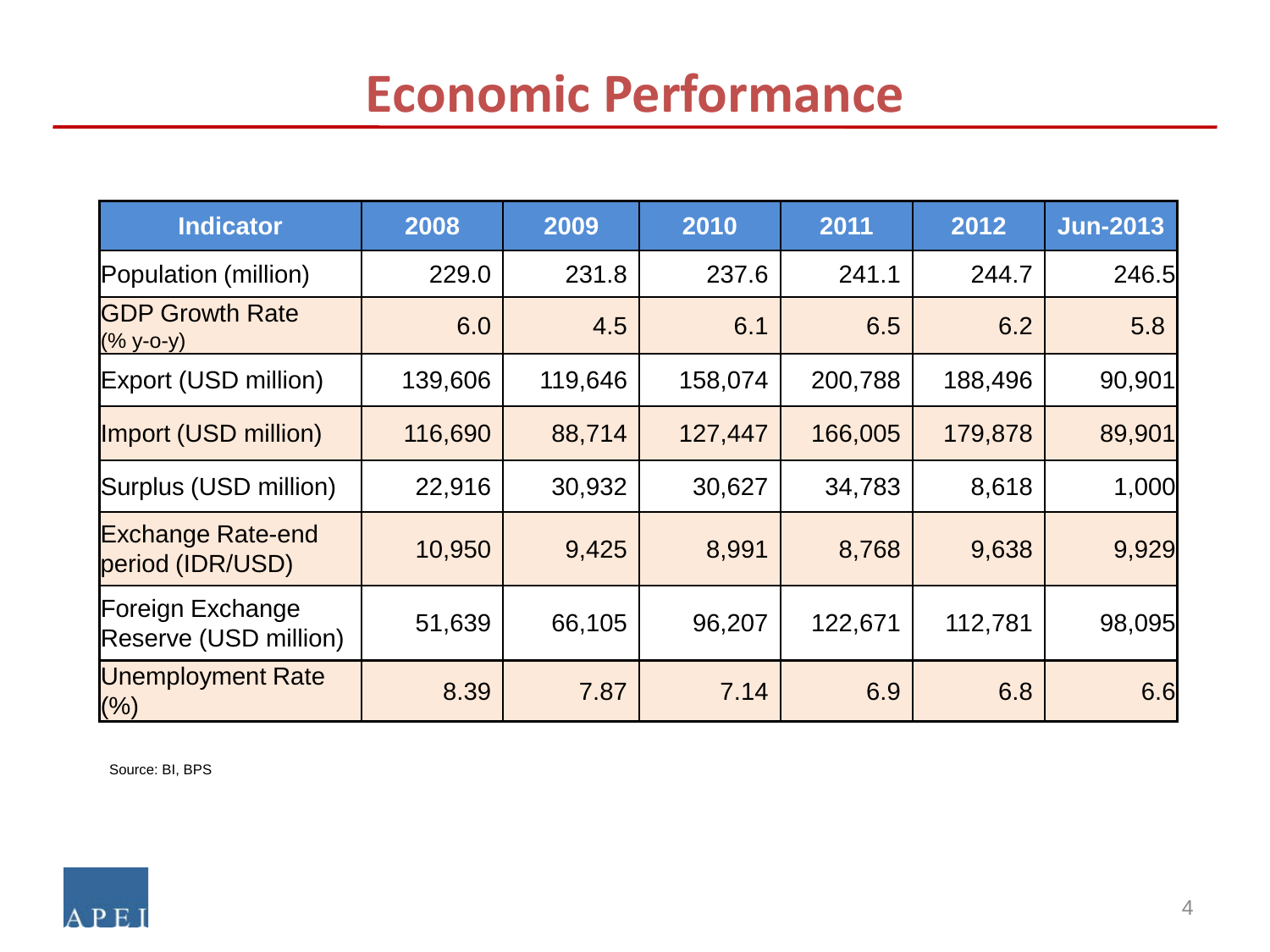Source : BI – Indonesia Central Bank

Source : BI – Indonesia Central Bank

- In September 2013, Indonesia's central bank increased their benchmark BI rate by 25 bps to 7.25%, to fight against increasing inflation and weakening IDR against main currencies. Bank Indonesia also raised the overnight deposit facility rate, known as FASBI, to 5.5% in September 2013.
- August 2013 inflation was recorded at 8.79% y-o-y. This is the highest level since 2009 due to expected fuel price hike to be taken by the Government in the second semester prior to Idul Fitri holidays.
- The rupiah fell to a four year-low of 11.461 to the U.S. dollar by the end of September 2013, even though the central bank was suspected to have sold around \$200 million of dollars to calm the market. Gradual but persistent weak data on Indonesia, started with slower economic growth, quickened inflation, widening trade deficit, and lastly wider current account deficit has, sent bonds, stock, and IDR currency fell significantly.

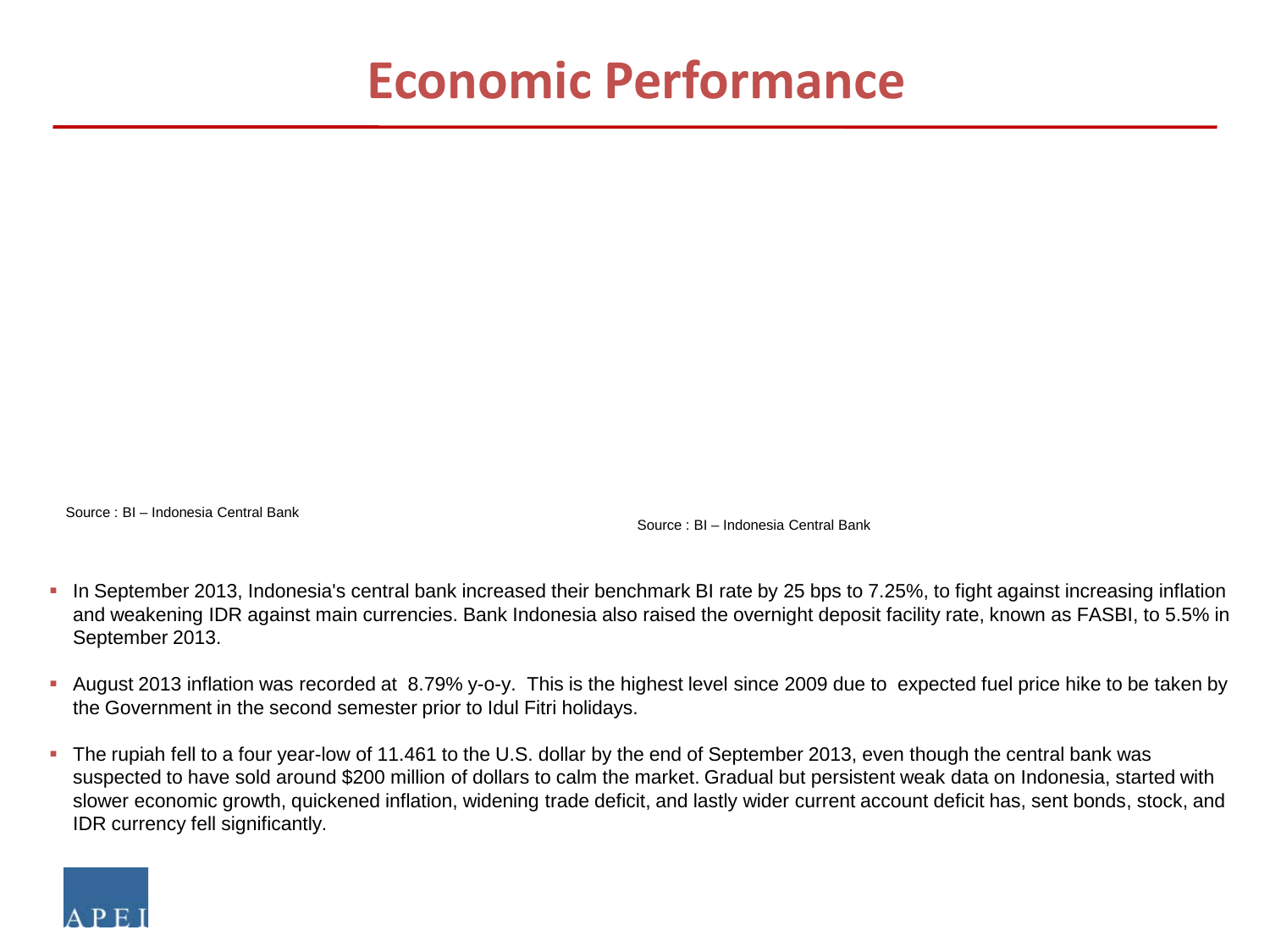

Source :BI– Indonesia Central Bank

Capital inflow to Indonesia has increased Foreign Exchange Reserve.

On April 2011 Indonesia Country Rating was upgraded by S&P to BB+ (one level below investment grade), marked with positive outlook, due to it's "resilient" economy and improving finances. Later, in early of January 2012, Moody's also increased the rating to Baa3.

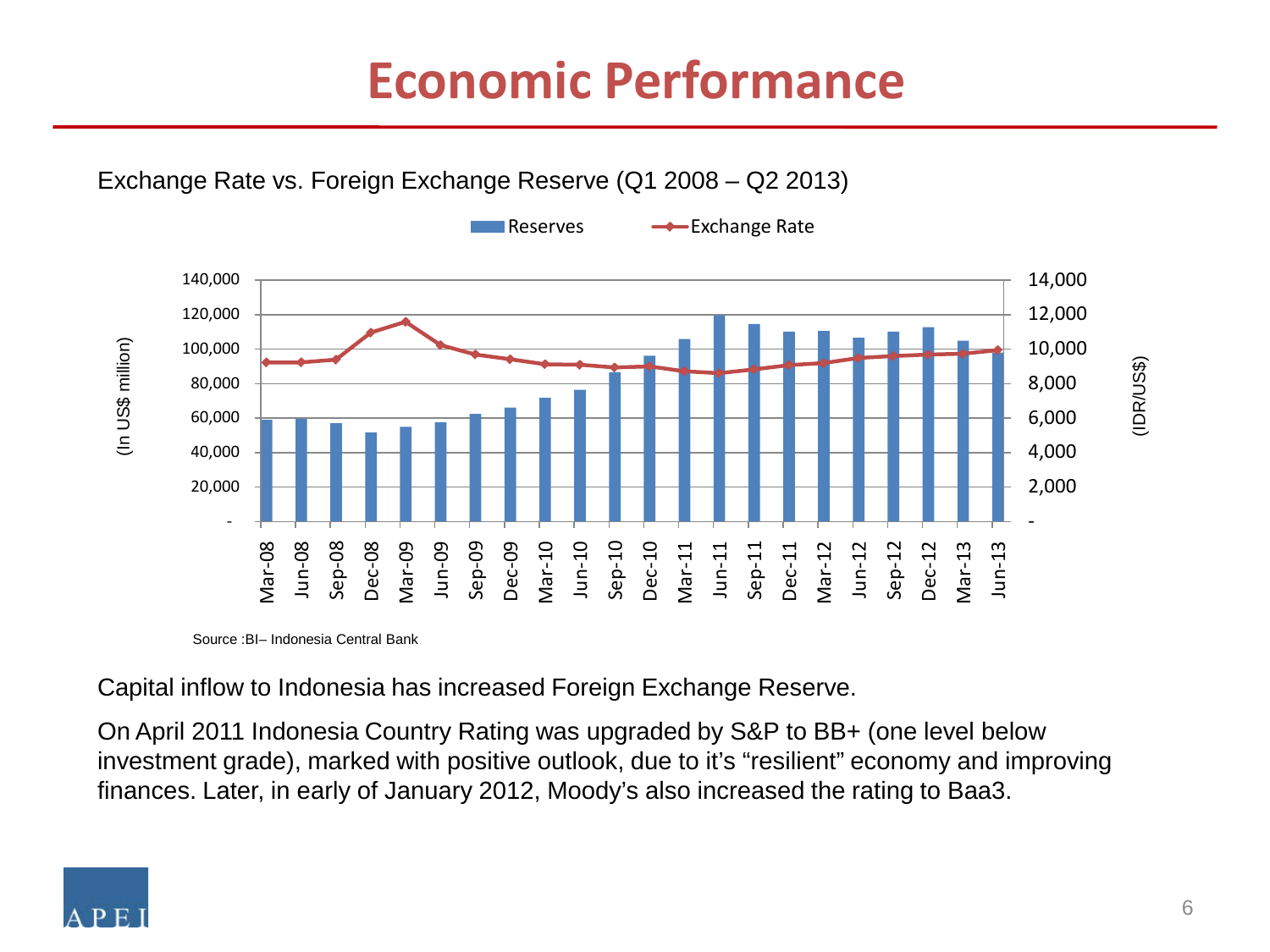#### • **Stock Market**

- The recovery of Indonesia economy reflected by the performance of the Jakarta Composite Index (IDX), Listed Issuers and Market Capitalization.
- On 31st December 2012, JCI increased by 12.94% to 4,316, with a record high at 5,124 on 20<sup>th</sup> May 2013 before it declined to 4,818 on 30<sup>th</sup> June 2013 and even to 4,316 on 30<sup>th</sup> September 2013

|                                                     | 2011      | 2012      | <b>Jun-13</b> |
|-----------------------------------------------------|-----------|-----------|---------------|
| <b>Total Trading Value</b>                          | 1,223,441 | 1,116,113 | 1,716,816     |
| (IDR Billion)                                       |           | $-8.77%$  | $+53.82%$     |
| <b>Daily Average Trading Value</b><br>(IDR Billion) | 4,953     | 4,537     | 8,541         |
| <b>Composite Index - High</b>                       | 4,193.44  | 4,375.17  | 5,021.61      |
| Low                                                 | 3,269.45  | 3,654.58  | 4,418.87      |
| <b>Close</b>                                        | 3,821.99  | 4,316.69  | 4,818.89      |
| <b>Listed Issuers</b>                               | 436       | 457       | 472           |
| <b>Market Capitalization</b>                        | 3,537,294 | 4,126,995 | 4,739,604     |
| (IDR Billion)                                       |           | + 16.67 % | $+ 14.84 %$   |





| LV I J<br>Country    | <b>Index</b>    | Last      | Mtm Ch.% |           | Ytd Ch.% YTD Change % Chart |  |
|----------------------|-----------------|-----------|----------|-----------|-----------------------------|--|
| <b>Brazil</b>        | <b>IBOVespa</b> | 52,338.19 | 4.66%    | $-14.13%$ |                             |  |
| China                | SHANGHAI        | 2,174.66  | 3.64%    | $-4.16%$  |                             |  |
| India                | <b>SENSEX</b>   | 19,379.77 | 4.08%    | $-0.24%$  |                             |  |
| Indonesia            | JCI             | 4,316.18  | 2.89%    | $-0.01%$  |                             |  |
| South Korea          | <b>KOSPI</b>    | 1,996.96  | 3.66%    | 0.00%     |                             |  |
| Singapore            | <b>FSSTI</b>    | 3,167.87  | 4.59%    | 0.02%     |                             |  |
| Hong Kong            | <b>HANGSENG</b> | 22,859.86 | 5.19%    | 0.90%     |                             |  |
| Portugal             | PORTUGAL PSI20  | 5,953.51  | 2.51%    | 5.28%     |                             |  |
| Italy                | <b>FTSEMIB</b>  | 17,434.86 | 4.51%    | 7.14%     |                             |  |
| <b>Netherlands</b>   | AEX             | 374.92    | 3.30%    | 9.40%     |                             |  |
| United Kingdom       | FTSE100         | 6,462.22  | 0.77%    | 9.57%     |                             |  |
| Greece               | ATHEX COMP      | 1,014.06  | 12.68%   | 11.69%    |                             |  |
| Spain                | IBEX35          | 9,186.10  | 10.80%   | 12.47%    |                             |  |
| Germany              | DAX             | 8,594.40  | 6.06%    | 12.90%    |                             |  |
| France               | CAC             | 4,143.44  | 5.33%    | 13.80%    |                             |  |
| <b>United States</b> | DJIA            | 15,129.67 | 2.16%    | 15.46%    |                             |  |
| Japan                | <b>NKY</b>      | 14,455.80 | 7.97%    | 39.06%    |                             |  |

Source : WSJ

Source : IDX



**Performance of Various Global Stock Markets as of 30 Sept 2013**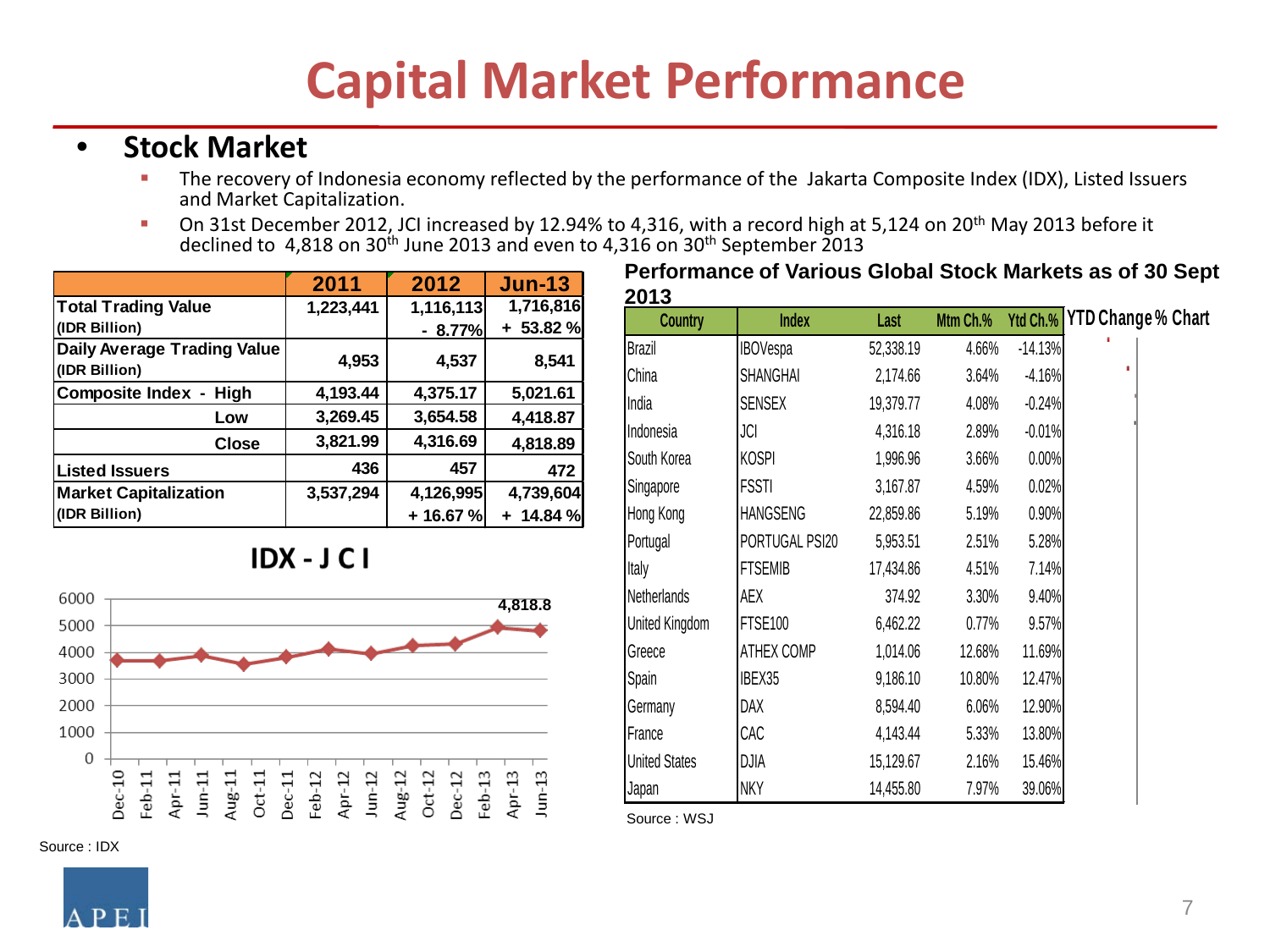

F.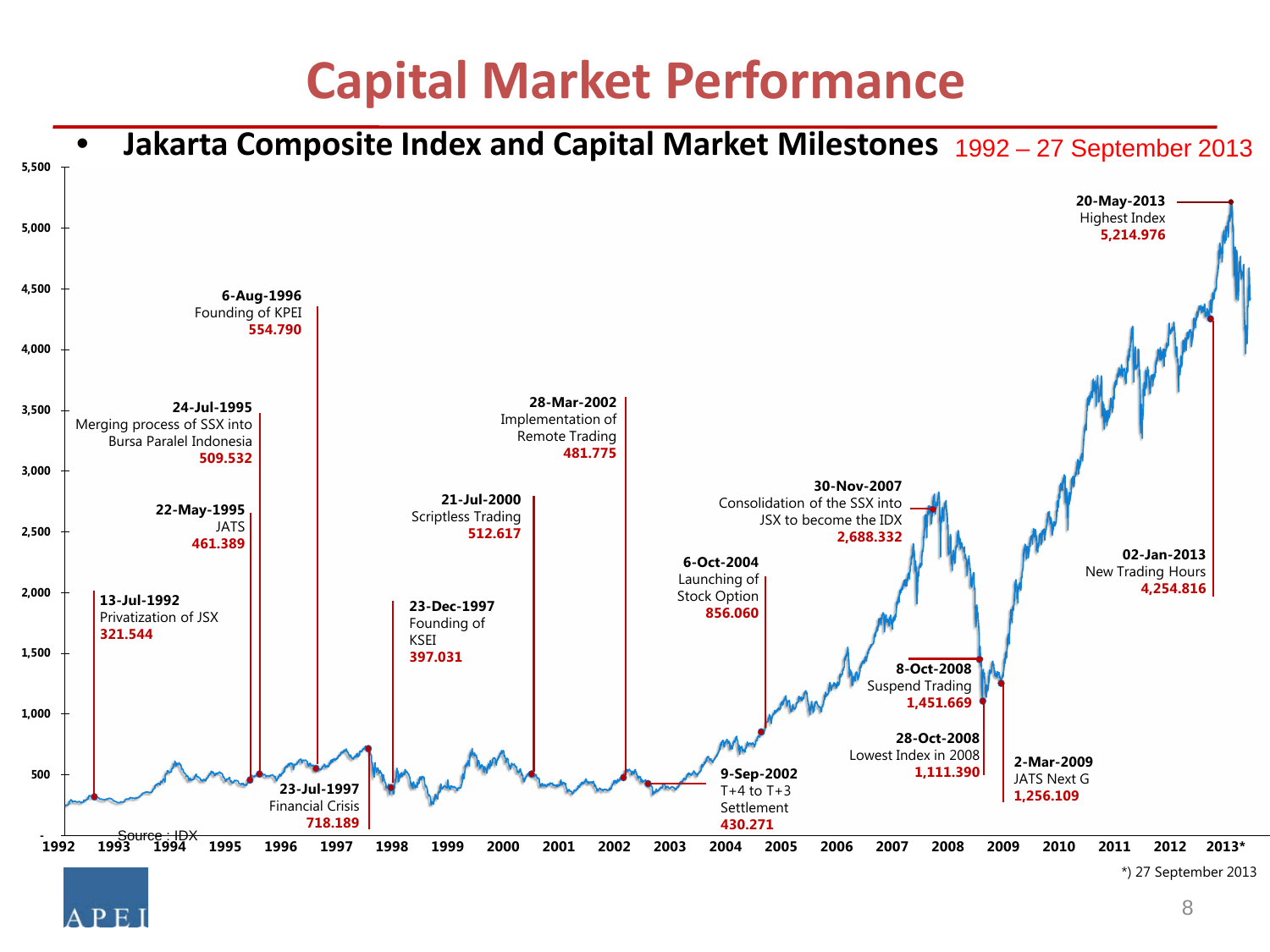

 $\mathbf{E}$ 

A р \*) 27 September 2013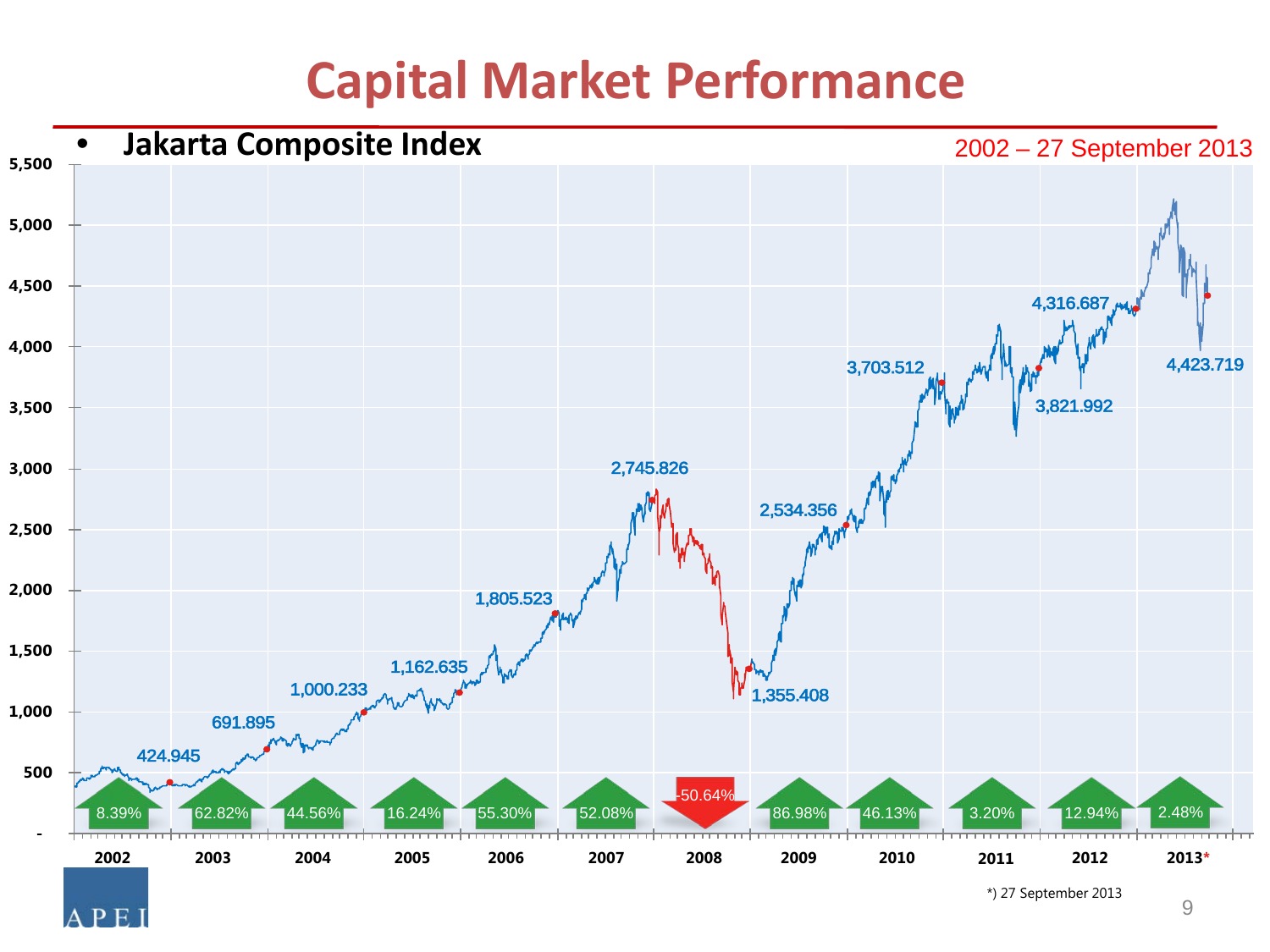#### **Distributions of Tradeable Stocks\***

#### Based on Investors' Nationality (2010 - August 2013)

| <b>Investors' Nationality</b> | August 2013 |               | 2012        |               | 2011       |               | 2010       |               |
|-------------------------------|-------------|---------------|-------------|---------------|------------|---------------|------------|---------------|
| (Equity Only)                 | (Mill. USD) | $\frac{0}{0}$ | (Mill. USD) | $\frac{0}{0}$ | (Mill.USD) | $\frac{0}{0}$ | (Mill.USD) | $\frac{0}{0}$ |
| <b>Local Investor</b>         | 99,911      | 44.22%        | 107,613     | 41.21%        | 92,558     | 40.14%        | 78,138     | 37.20%        |
| Individual                    | 13,436      | 13.45%        | 14,480      | 13.46%        | 16,647     | 17.98%        | 13,827     | 17.70%        |
| Institution                   | 86,367      | 86.44%        | 93,003      | 86.42%        | 75,783     | 81.88%        | 64,150     | 82.10%        |
| <b>Others</b>                 | 107         | 0.11%         | 130         | 0.12%         | 129        | 0.14%         | 160        | 0.20%         |
|                               |             |               |             |               |            |               |            |               |
| Foreign Investor              | 126,052     | 55.78%        | 153,504     | 58.79%        | 138,055    | 59.86%        | 131,909    | 62.80%        |
| Individual                    | 2,428       | 1.93%         | 3,221       | 2.10%         | 2,614      | 1.89%         | 341        | 0.26%         |
| Institution                   | 84,549      | 67.07%        | 106,018     | 69.07%        | 100,123    | 72.52%        | 97,483     | 73.90%        |
| <b>Others</b>                 | 39,075      | 31.00%        | 44,265      | 28.84%        | 35,318     | 25.58%        | 34,086     | 25.84%        |
| <b>TOTAL</b>                  | 225,963     |               | 261,117     |               | 230,614    |               | 210,047    |               |

#### Institutions includes

**Insurance, Mutual Fund, Pension Fund, Financial Institution, Corporate, Securities Company, Foundation** \*) Scriptless Stocks

Source Data : Indonesia Central Securities Depository (KSEI)

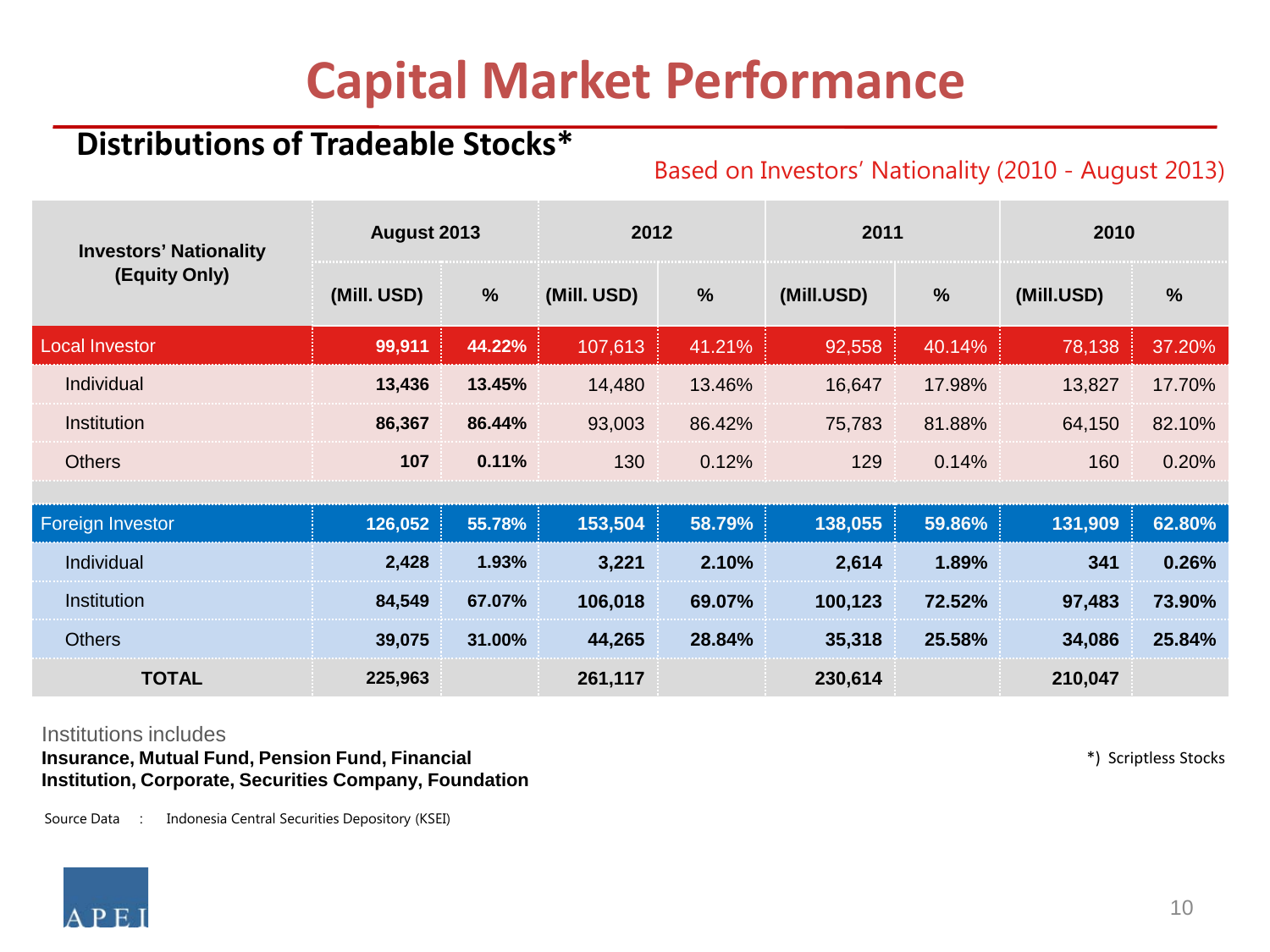#### **Foreign Investor Activities**

At Indonesia Stock Exchange: 2008 – 27 September 2013



Figures in Million USD

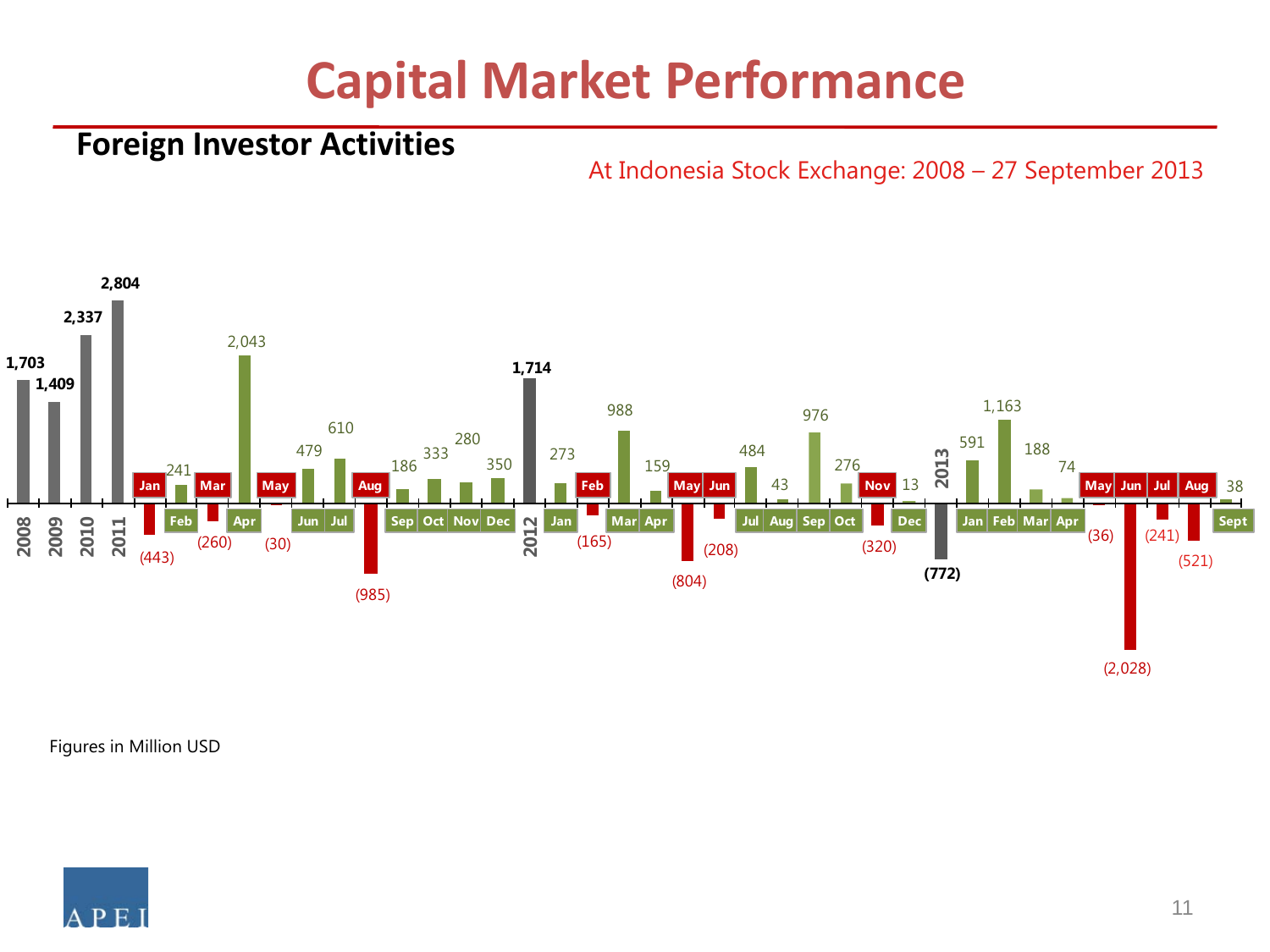### **Market Capitalization and Trading Value by Industry**

27 September 2013



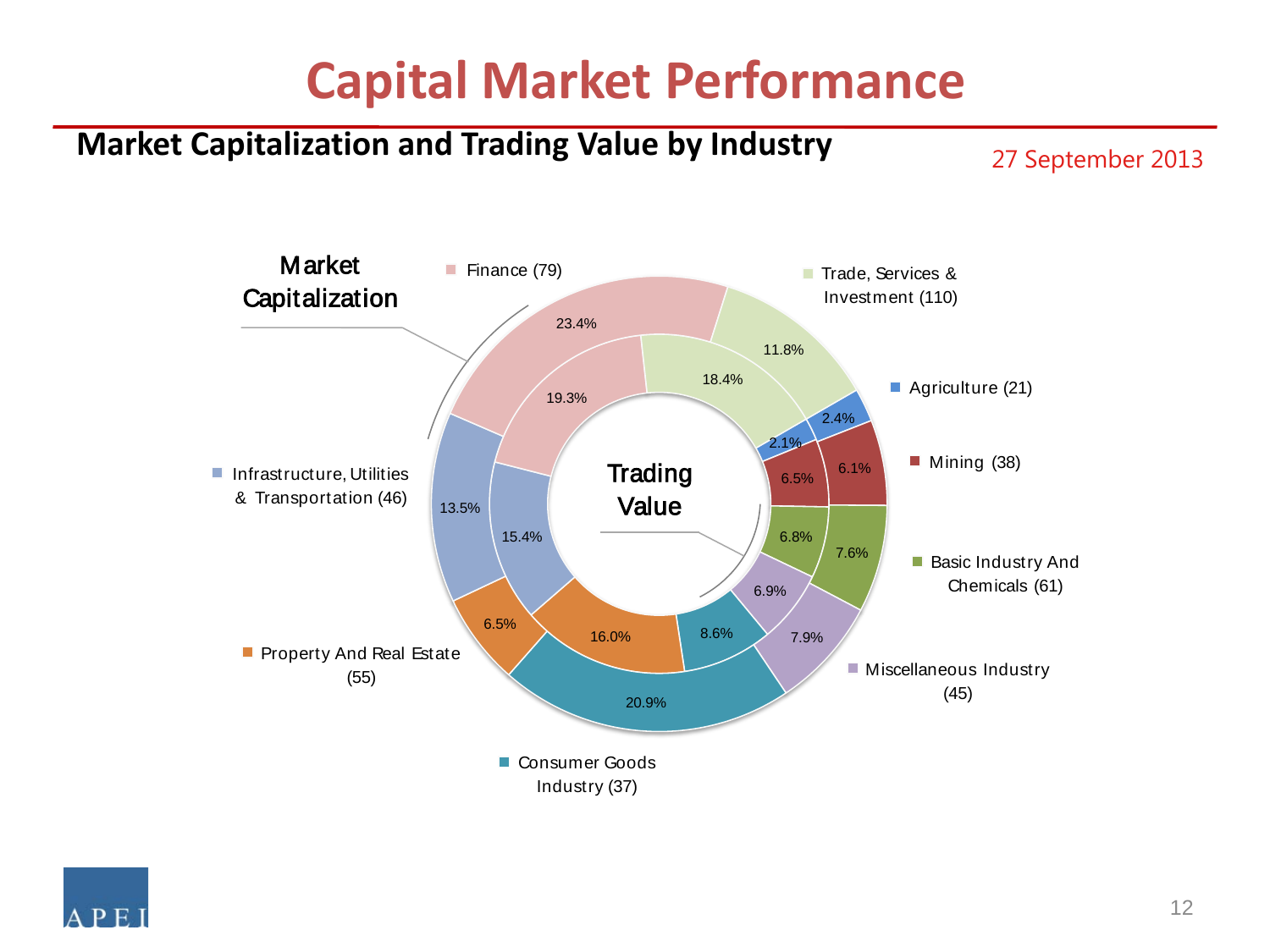#### **Bond Market**

In August 2013 total bond outstanding was circa USD 104.5 billion which was represented by Government bonds of 81% and Corporate bonds of 19%.

|       | <b>Outstanding</b>                          | <b>Daily Average Transactions</b>                                        |                                             | <b>Outstanding</b>             |                         | <b>Daily Average Transactions</b> |        |     |
|-------|---------------------------------------------|--------------------------------------------------------------------------|---------------------------------------------|--------------------------------|-------------------------|-----------------------------------|--------|-----|
| Year  | <b>Listed &amp; Traded</b><br>(Billion USD) | <b>Year</b><br><b>Volume</b><br><b>Frequency</b><br>(Million USD)<br>(X) | <b>Listed &amp; Traded</b><br>(Billion USD) | <b>Volume</b><br>(Million USD) | <b>Frequency</b><br>(X) |                                   |        |     |
| 2003  | 5.30                                        | 6.86                                                                     | 12                                          |                                | 2003                    | 45.53                             | 162.68 | 51  |
| 2004  | 6.86                                        | 8.05                                                                     | 21                                          |                                | 2004                    | 44.67                             | 238.12 | 112 |
| 2005  | 6.48                                        | 10.15                                                                    | 21                                          |                                | 2005                    | 41.20                             | 220.92 | 100 |
| 2006  | 7.40                                        | 15.09                                                                    | 11                                          |                                | 2006                    | 45.73                             | 132.82 | 134 |
| 2007  | 9.25                                        | 30.96                                                                    | 63                                          |                                | 2007                    | 52.03                             | 553.86 | 227 |
| 2008  | 7.63                                        | 22.61                                                                    | 50                                          |                                | 2008                    | 54.20                             | 395.24 | 206 |
| 2009  | 8.50                                        | 15.68                                                                    | 40                                          |                                | 2009                    | 55.31                             | 310.31 | 218 |
| 2010  | 12.71                                       | 40.10                                                                    | 70                                          |                                | 2010                    | 70.64                             | 748.54 | 381 |
| 2011  | 16.03                                       | 55.80                                                                    | 73                                          |                                | 2011                    | 78.91                             | 867.01 | 433 |
| 2012  | 19.70                                       | 67.69                                                                    | 103                                         |                                | 2012                    | 85.31                             | 843.82 | 552 |
| 2013* | 19.59                                       | 71.52                                                                    | 90                                          |                                | 2013*                   | 84.86                             | 672.94 | 461 |

#### **Corporate Bond Government Bond Government Bond**

\*) August 2013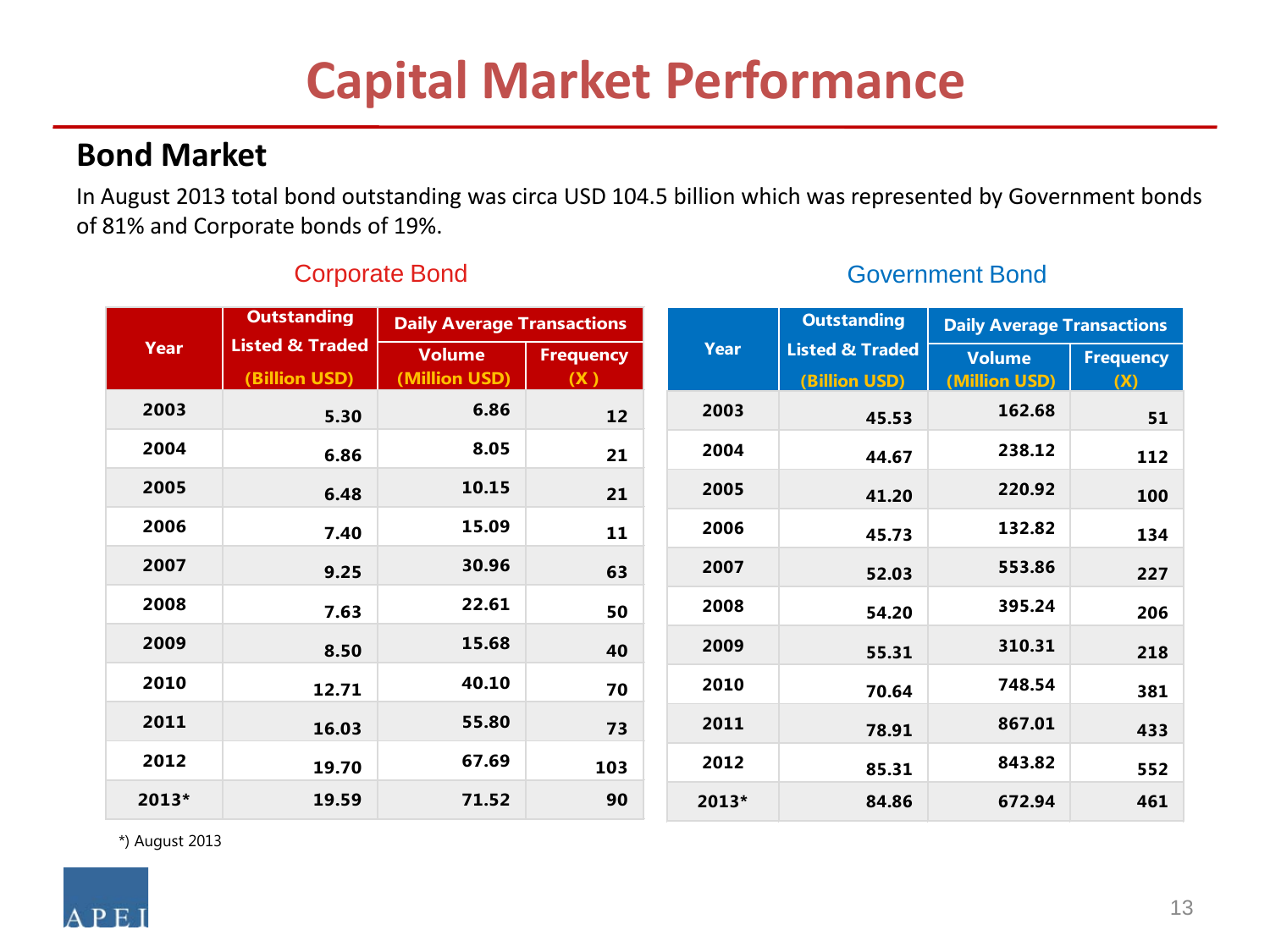**Corporate Bond Ownership Government Bond Ownership** 

#### **Bond Ownership Distributions**

August 2013 (in Million USD)



Source : Indonesia Central Securities Depository (KSEI)

Source : Indonesian Debt Management Office (DJPU)

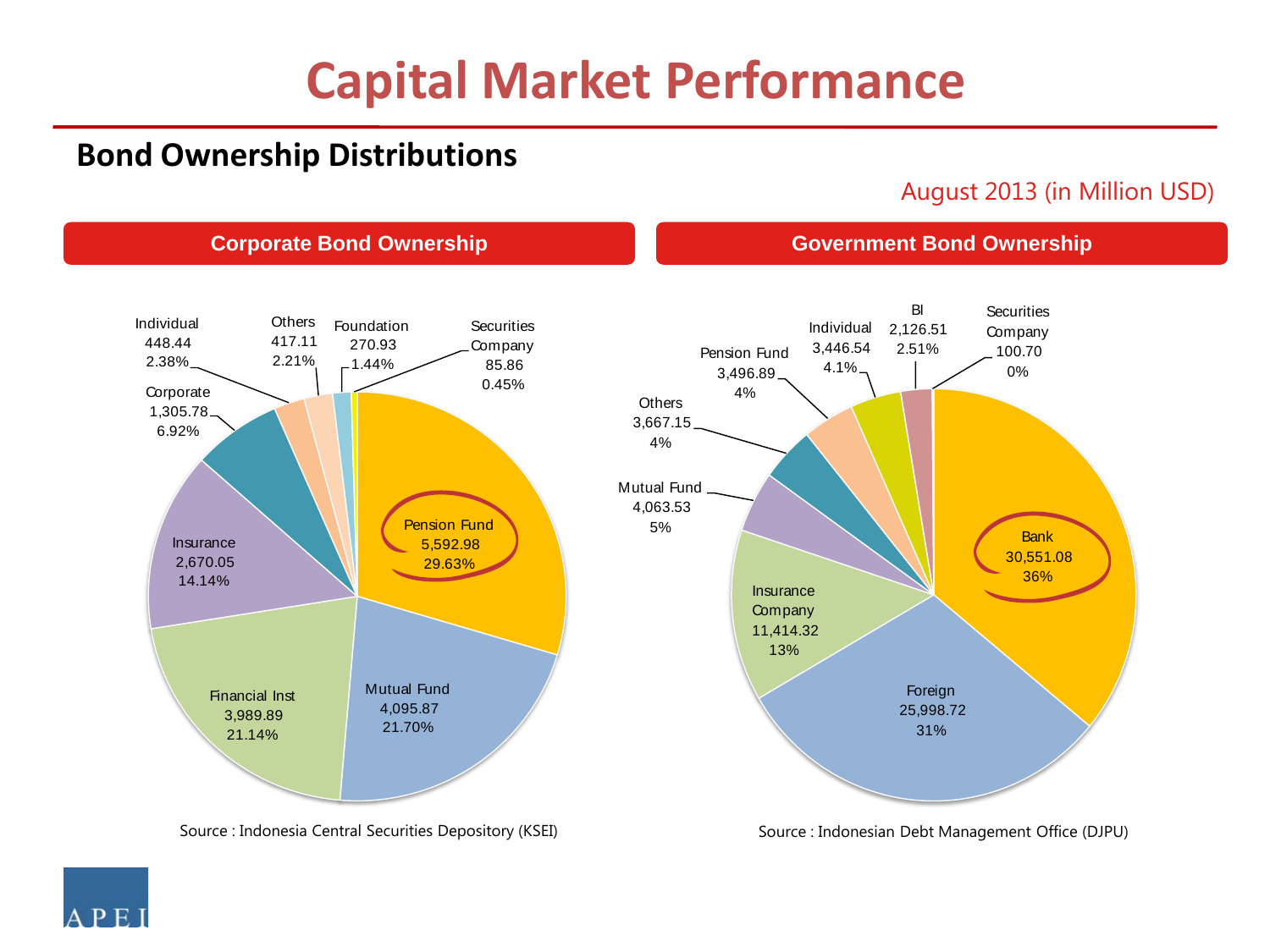#### **Mutual Fund**

- **The industry enjoyed favorable development up to** 2012 and it showed consolidation by June 2013
- **Composition of mutual funds NAV by type of** investment as of July 2013 which totalled at USD 18.89 billion



Source : OJK

Source : OJK

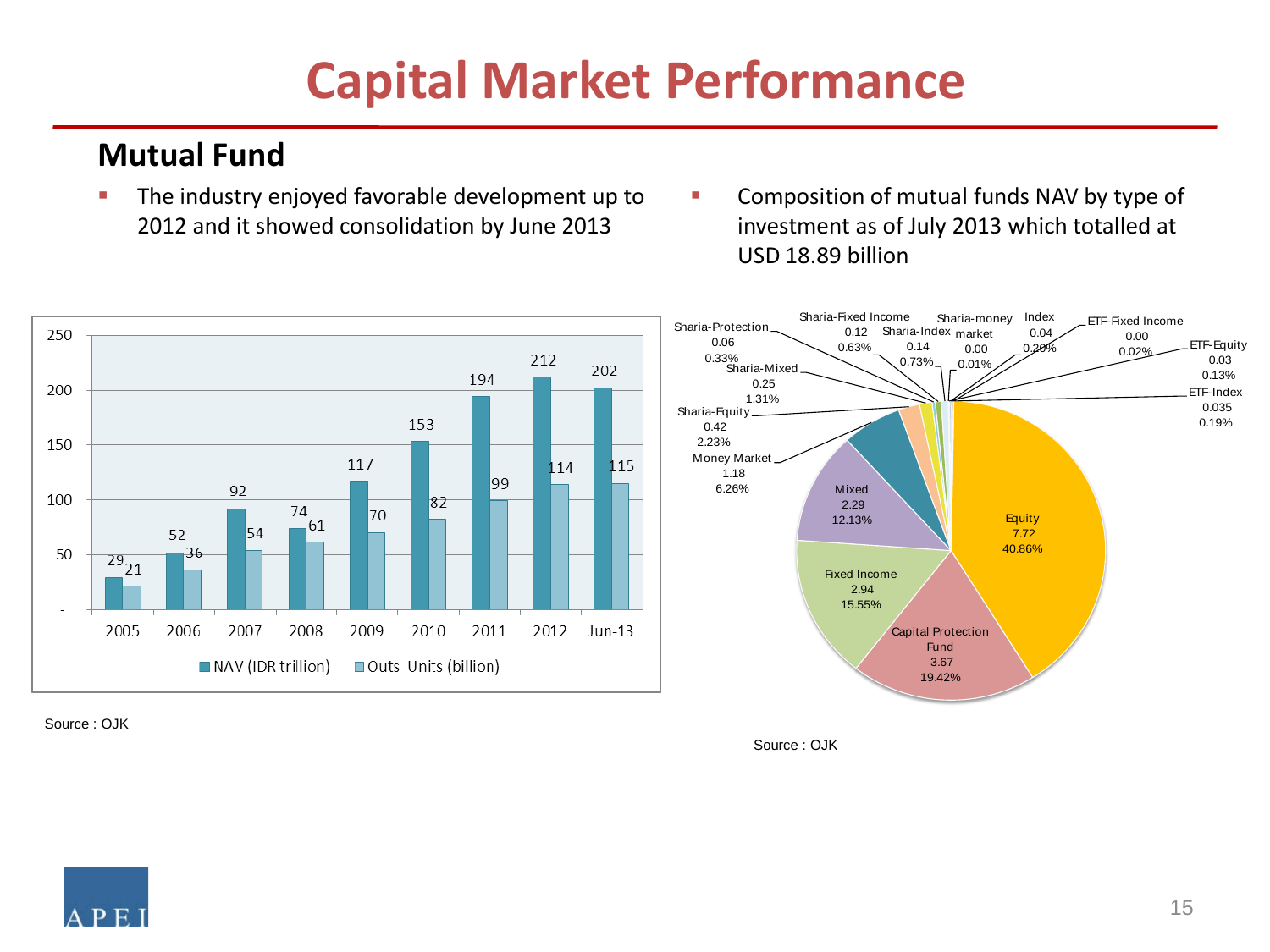#### **New Issues and fund raising**

The industry enjoyed favorable development up to 2012 and the first semester in 2013 and it showed consolidation trend by the second semester.

| <b>NEW ISSUES</b>                       | 2009   | 2010   | 2011   | 2012   | <b>Jun-13</b> |
|-----------------------------------------|--------|--------|--------|--------|---------------|
| <b>EQUITY</b>                           |        |        |        |        |               |
| <b>IPO</b> (IDR trillion)               | 3.85   | 29.68  | 19.59  | 10.14  | 10.11         |
| Rights (IDR trillion)                   | 8.56   | 48.16  | 42.14  | 18.19  | 18.46         |
| Others (IDR trillion)                   | 2.50   | 1.87   | 0.58   | 1.64   | 1.94          |
| Sub Total                               | 14.91  | 79.71  | 62.31  | 29.97  | 30.51         |
| <b>BONDS</b>                            |        |        |        |        |               |
| $\parallel$ PO - Corp (IDR<br>trillion) | 29.68  | 39.07  | 45.93  | 69.45  | 31.14         |
| <b>IPO - Govt (IDR trillion)</b>        | 94.57  | 122.53 | 163.12 | 197.55 | 112.15        |
| <b>Sub Total</b>                        | 124.25 | 161.60 | 209.05 | 267.00 | 143.29        |
| Total                                   | 139.16 | 241.31 | 271.36 | 296.97 | 173.80        |

New issue structure by equity related products i.e. rights, warrants; and bonds issued by corporations and governments in 2012



Source : IDX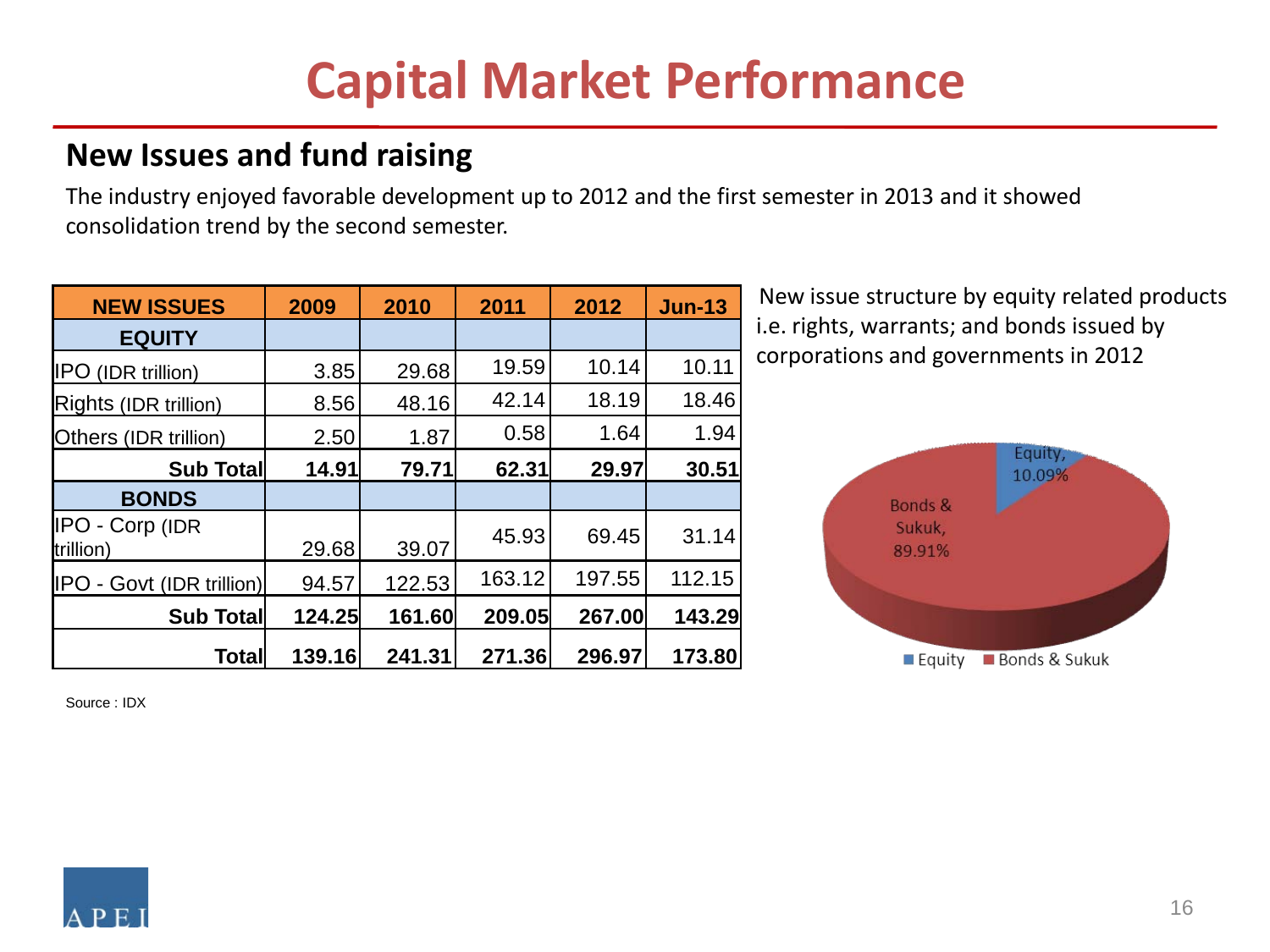#### **JCI in Comparison to Regional Indices Performance**

2011 – 27 September 2013

|              |                                  | 2011       | 2012       | Change<br>$11 - 12$ | 2013*      | Change<br>$12 - 13*$ |
|--------------|----------------------------------|------------|------------|---------------------|------------|----------------------|
| <b>TSE</b>   | Tokyo Stock Exchange (TSE)       | 8,455.350  | 10,395.180 | 22.94%              | 14,760.070 | 41.99%               |
| <b>DJI</b>   | Dow Jones (DJI)                  | 12,217.560 | 13,104.140 | 7.26%               | 15,328.300 | 16.97%               |
| <b>FT100</b> | <b>UK (FT100)</b>                | 5,572.300  | 5,897.810  | 5.84%               | 6,523.370  | 10.61%               |
| <b>PSE</b>   | Philippine Stock Exchange        | 4,371.960  | 5,812.730  | 32.95%              | 6,379.810  | 9.76%                |
| <b>BM</b>    | Bursa Malaysia (BM)              | 1,530.730  | 1,688.950  | 10.34%              | 1,776.160  | 5.16%                |
| <b>IDX</b>   | Indonesia Stock Exchange (IDX)   | 3,821.992  | 4,316.687  | 12.94%              | 4,423.719  | 2.48%                |
| <b>HKeX</b>  | Hong Kong Exchanges (HKeX)       | 18,434.390 | 22,656.920 | 22.91%              | 23,207.040 | 2.43%                |
| <b>SET</b>   | Stock Exchange of Thailand (SET) | 1,025.320  | 1,391.930  | 35.76%              | 1,417.490  | 1.84%                |
| <b>SGX</b>   | Singapore Exchanges (SGX)        | 2,646.350  | 3,167.080  | 19.68%              | 3,210.180  | 1.36%                |
| <b>BSE</b>   | Bombay Stock Exchange (BSE)      | 15,454.920 | 19,513.450 | 26.26%              | 19,726.860 | 1.09%                |
| <b>KRX</b>   | Korea Exchanges (KRX)            | 1,825.740  | 1,997.050  | 9.38%               | 2,011.800  | 0.74%                |
| <b>SSE</b>   | Shanghai Stock Exchange (SSE)    | 2,199.420  | 2,269.128  | 3.17%               | 2,160.030  | $-4.81%$             |
|              |                                  |            |            |                     |            |                      |

\*) 27 September 2013

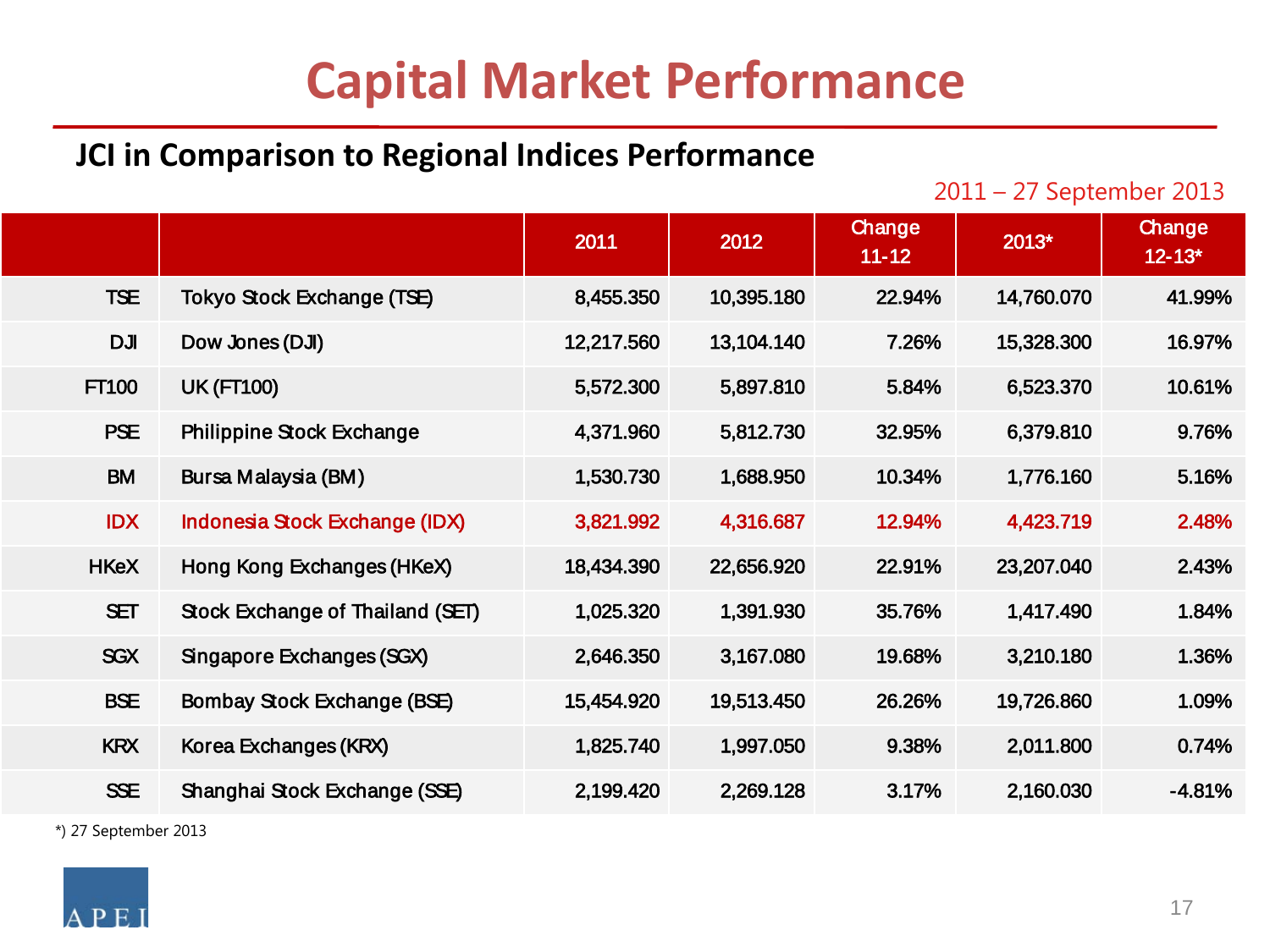#### **Market Cap Among Asia-Pacific Region Exchanges**

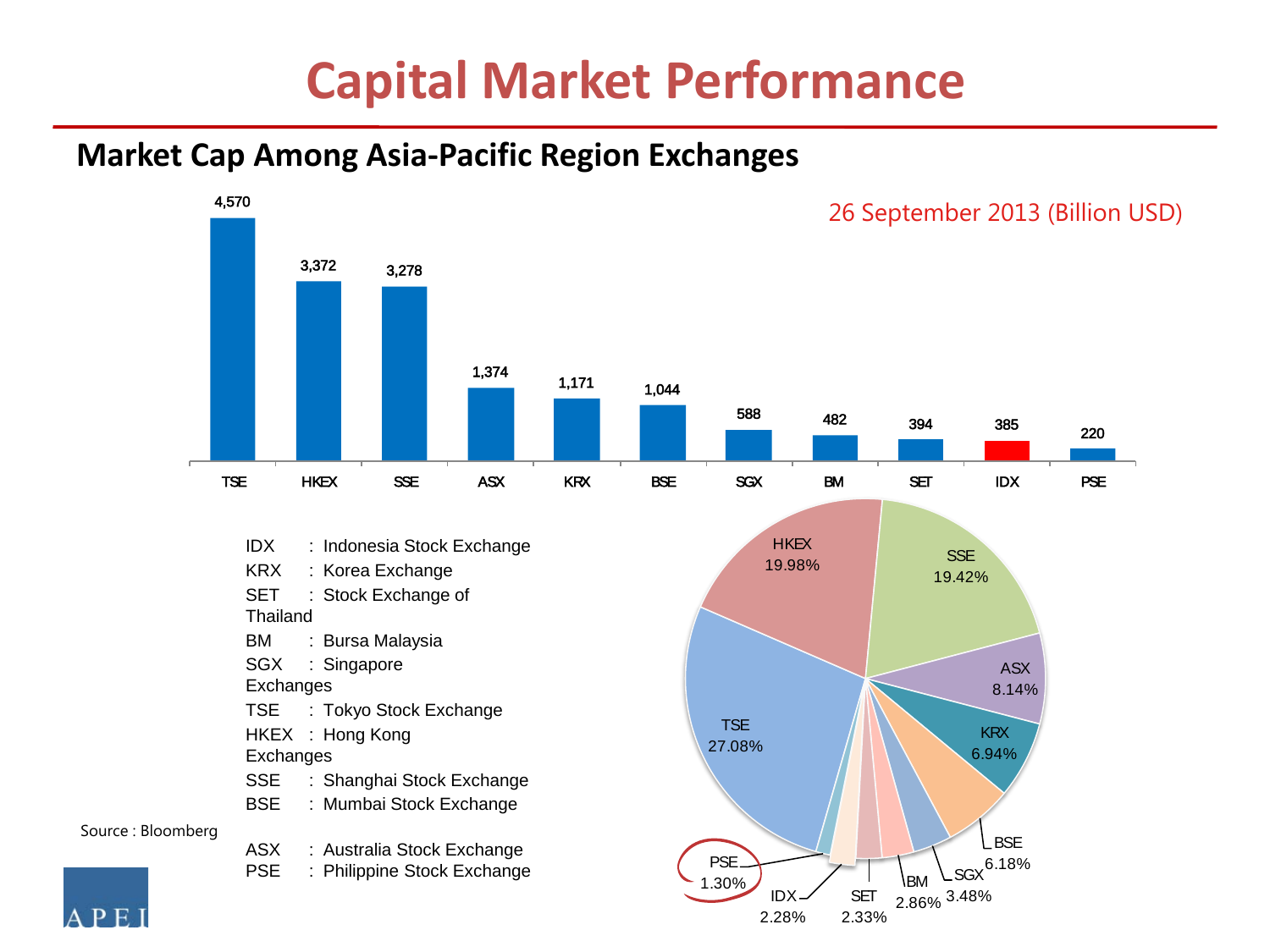#### **Market Capitalization to GDP Ratio in Asia**



Source : CEIC & Bloomberg

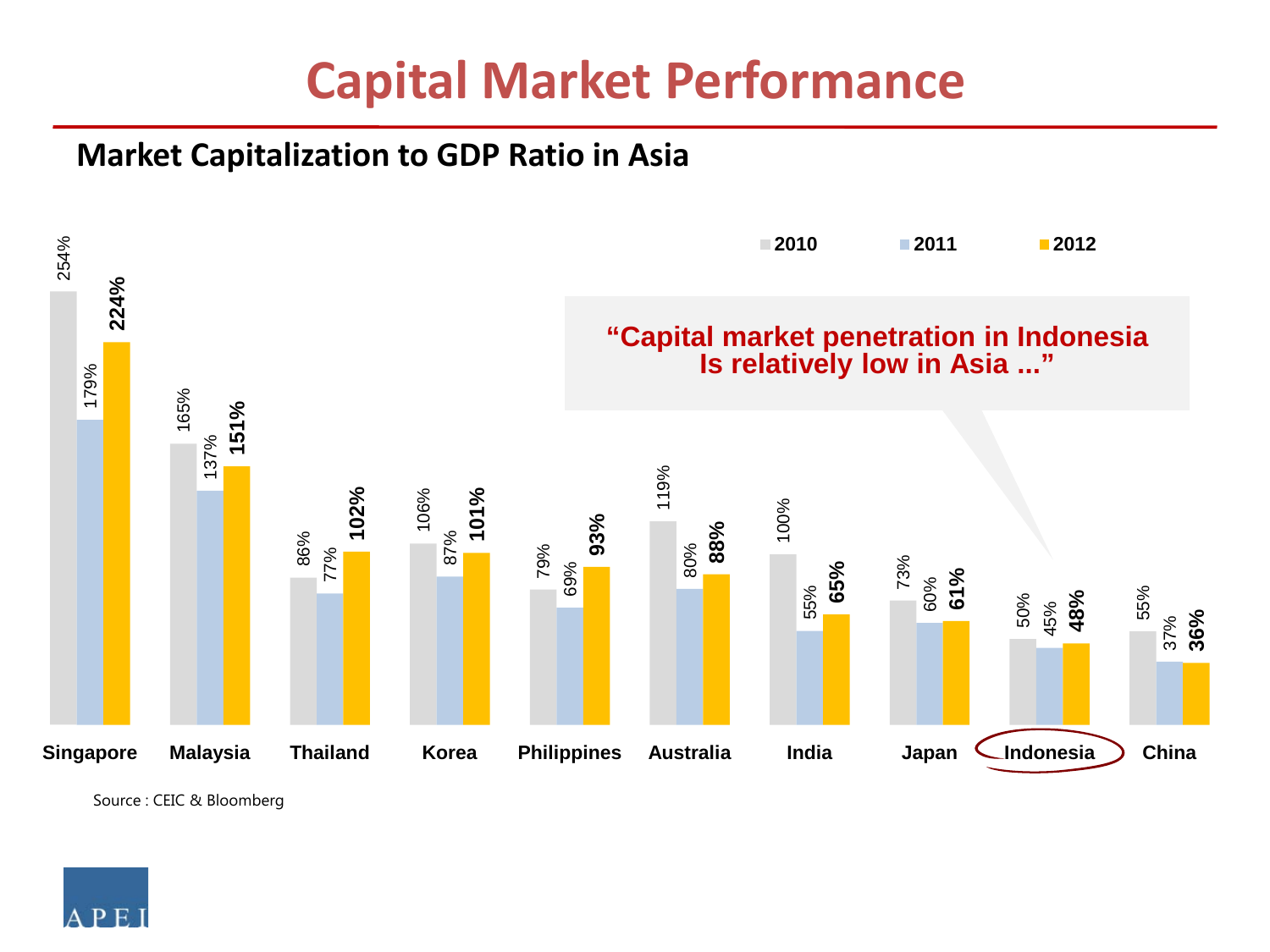### **Regulatory Developments**

The newly establishment Financial Services Authority (**OtoritasJasa Keuangan/OJK**) started their operation by supervising non-bank companies in 2013 and banking sector in 2014

2012 was a strategic year for the Capital Market Infrastructure Development Team (TPIPM) that was successful in establishing, completing & operating core infra-structure projects (started in 2010)

KSEI coordinated the implementation of Single Investor Identity (SID) and Investor Fund Account (RDN) to enhance protection and improve disclosure through AKses facility

KPEI coordinated the establishment of STP (Straight Though Processing ) and Continuous Net Settlement (CNS) to omit manual intervention, enhance security & processing speed.

BEI coordinated the establishment of Data Warehouse-Business Intelligent (DW) by integrating CM networks to enhance surveillance, trading and reporting system.

Exchange Members (EM) started to operate their new working capital (MKBD) formula to improve risk management and to up-grade its integrated FO-BO system.

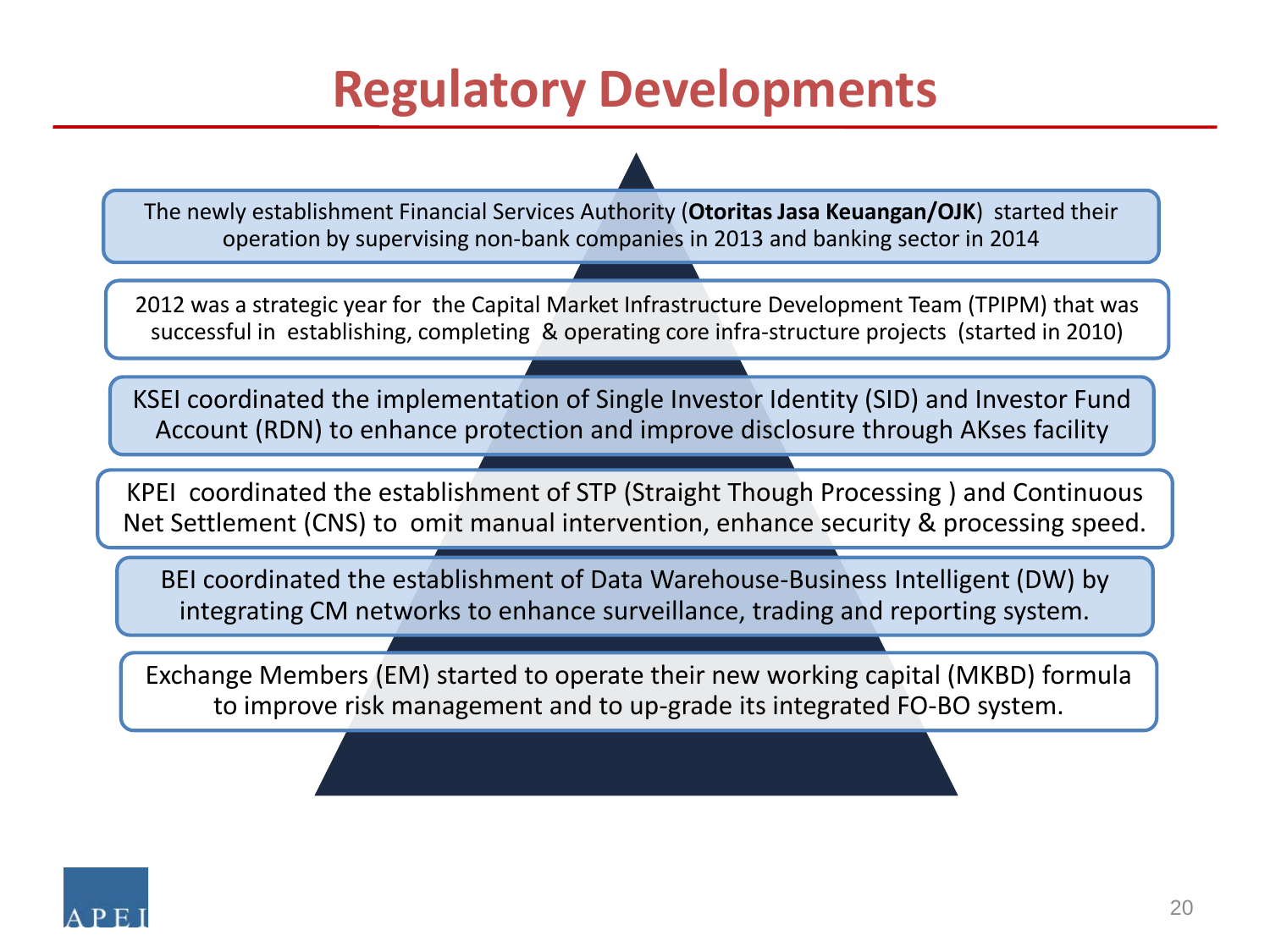### **Regulatory Developments**

The incorporation of PT P3IEI, a company especially established to manage securities investor protection funds and to enhance investors protection as well as capital market integrity & professionalism.

OJK issued a regulation on a new reporting requirement (ARIA) for fund managers, related to their contractual and non-contractual products to improve disclosure information.

The establishment of PT Indonesian Capital Market Electronic Library (ICAMEL) to boost capital market awareness and education to public investors

New regulation for issuers on the establishment of Audit Committee to be in line with the recommendation from the Report on Observance of Standards and Codes (ROSCO – CG)

To develop sharia IPO market, OJK issued a new regulation that allows issuers to use one consolidated prospectus for conventional and sharia instruments to improve efficiency.

Anti-Money Laundering enhancement regulations

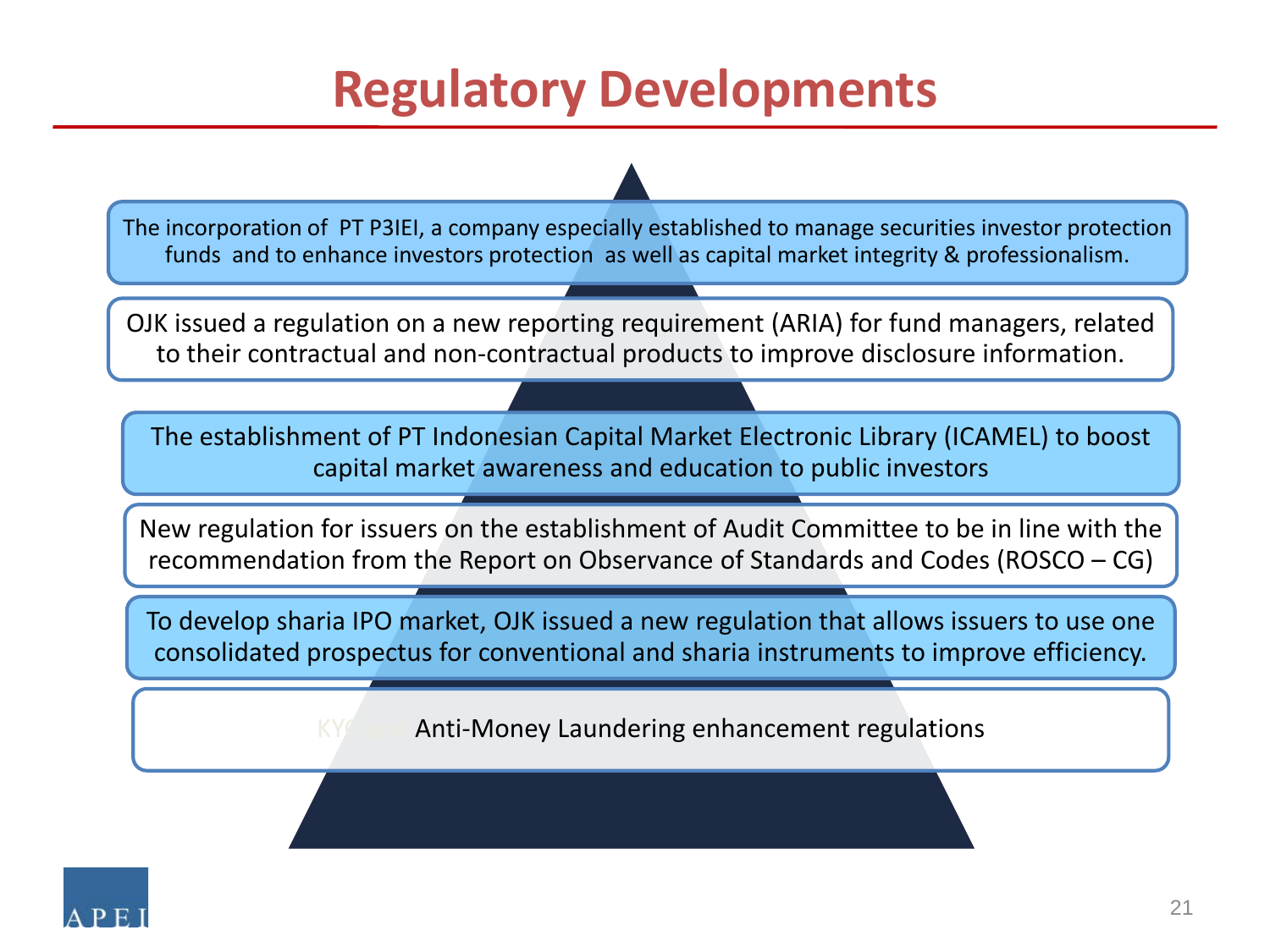### **Prospect for Indonesia Securities Industry & Challenges**

- Global economy expected to record lower growth of 3.0% in 2013, the Euro area continued experiencing prolonged debt crisis, meanwhile the US economy was showing some improvements, but remained fragile
- Bank Indonesia surprised the market on  $12<sup>th</sup>$  of Sep 13 by increasing benchmark BI rate by 25 bps to 7.25% after increasing it by 50% to 7.0% (29<sup>th</sup> of Aug), by 50 bps to 6.50% (11<sup>th</sup> of Jul), as it stepped up its battle to combat inflation, exchange rates and outflows. The increase was the third since June 2013 whereby BI increased its rate by 25 bps after keeping it at low at 5.75% since February 2012
- **Positive economic outlooks:** 
	- The Indonesia economic growth is expected to reach 5.5%-5.9% (revised from 5.8%-6.2%) in 2013 and to 5.8%-6.2% (from 6.0%-6.4%) in 2014 amid to the less vibrant global economic growth of 3.5%.
	- Inflation in 2012 is manageable (targeted at 4.5%) and interest rate is stable.
- Estimated strong net profit growth while global economic upset by crisis of the Euro Zone
- OJK issued their first regulation on consumer protection that focus on client asset protection will continue to strengthen the confidence of the investors.
- **Inplementation of bureaucracy reform at Regulatory function system and supervision (OJK/ Financial** Services Authority) that is integrated in overall activity of financial services sector
- **The OJK is primarily responsible for supervising and regulating financial and banking industries:** 
	- Financial services activities in banking sector
	- **Financial services activities in capital market sector**
	- Financial services activities in insurance, pension funds, financing institutions, and other financial services institutions